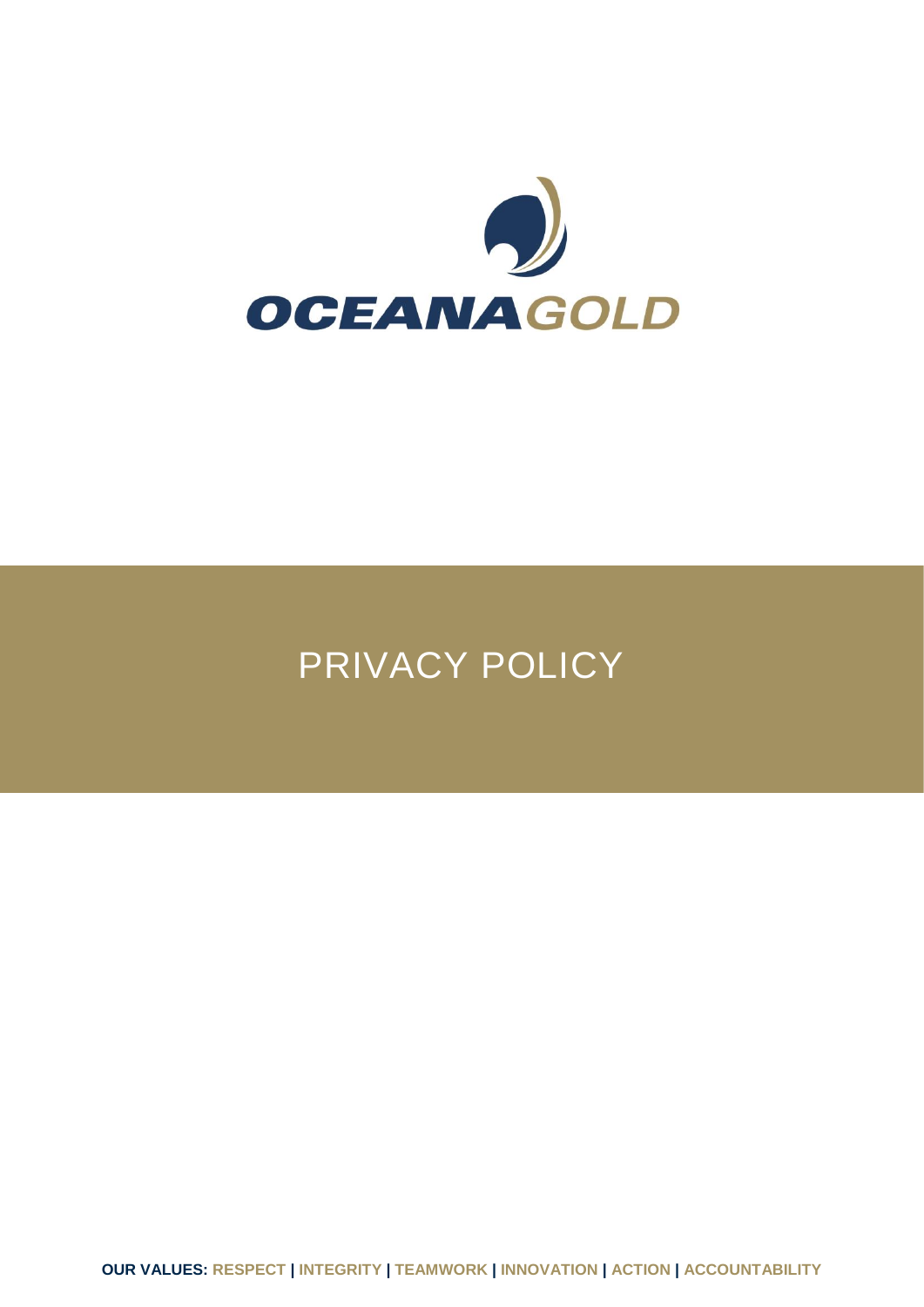

# Table of Contents

| $\blacktriangleleft$ |  |
|----------------------|--|
| $\overline{2}$       |  |
| 3                    |  |
| $\boldsymbol{4}$     |  |
| 5                    |  |
| 6                    |  |
| $\overline{7}$       |  |
| 8                    |  |
| 9                    |  |
|                      |  |
| 10                   |  |
| 11                   |  |
| 12                   |  |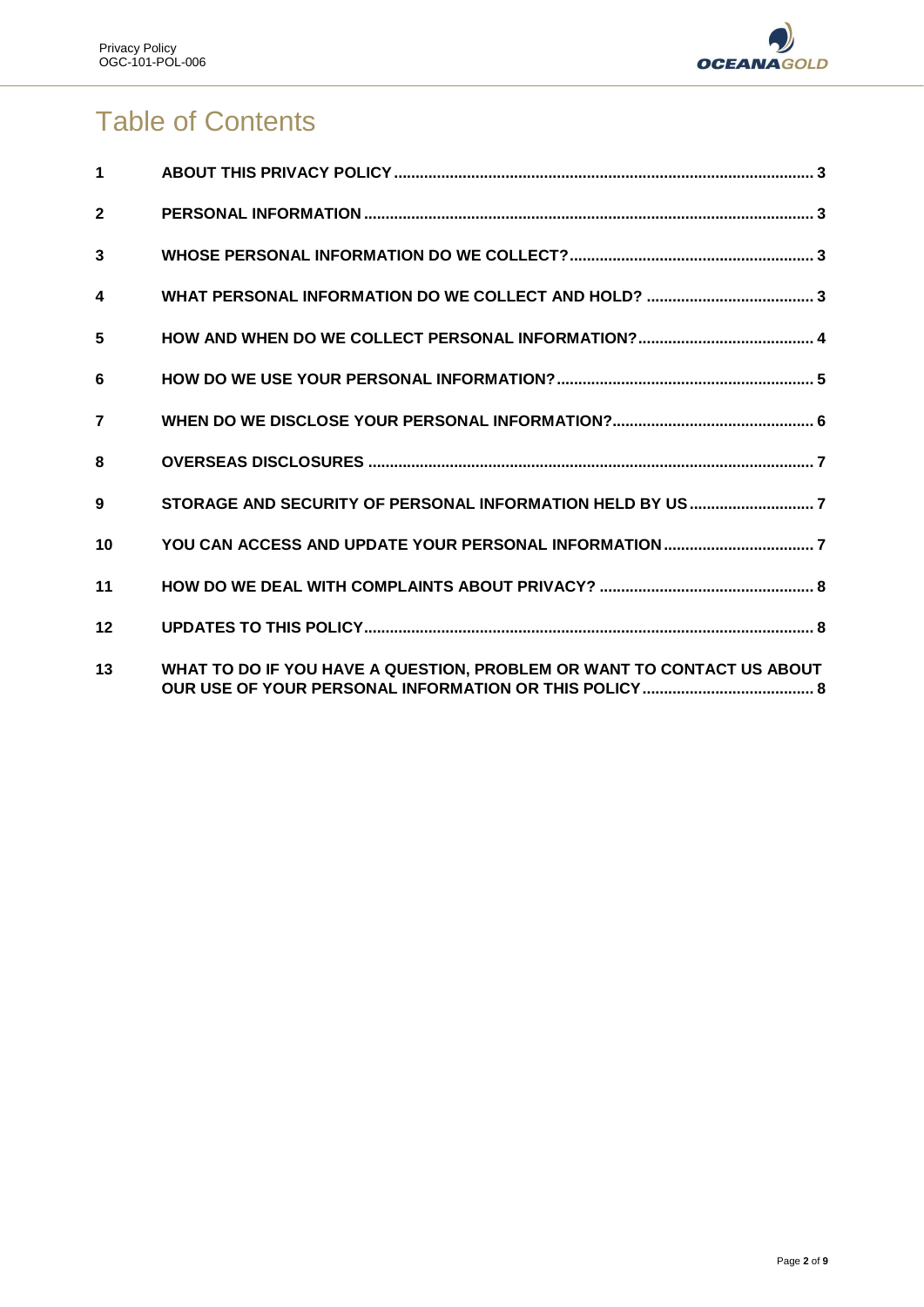

# <span id="page-2-0"></span>**1 ABOUT THIS PRIVACY POLICY**

- $1.1$ OceanaGold (referred to as **OceanaGold**, **we**, **us** or **our**) has implemented this Privacy Policy (**Policy**) to provide information about the types of Personal Information we may collect or hold, how we collect, hold, use and disclose that Personal Information, choices you have regarding our use of that Personal Information, and your ability to access or correct that Personal Information. If you wish to make any inquiries regarding this Policy, you should contact our Privacy Officer.
- $1.2$ This Policy applies to the use of your Personal Information by OceanaGold and its subsidiaries, unless otherwise stated.
- $1.3$ To the extent this Policy is inconsistent with applicable local laws, those local laws will prevail over this Policy to the extent of such inconsistency in relation to the collection, storage, use and disclosure of Personal Information in those jurisdictions.

# <span id="page-2-1"></span>**2 PERSONAL INFORMATION**

 $2.1$ "**Personal Information**" is information or an opinion, whether true or not, and whether recorded in a material form or not, about an identified or identifiable individual. Personal Information also includes any information within the meaning given to that term or to similar terms (such as "personally identifiable information" or "personal data") under applicable local laws.

#### <span id="page-2-2"></span>**3 WHOSE PERSONAL INFORMATION DO WE COLLECT?**

 $3.1$ We collect and record Personal Information in the course of our business activities from a range of individuals, including representatives of our suppliers, customers, agents, community groups, industry associations, financiers, joint venture or business partners, our shareholders and investors, employees and contractors, job applicants, and users of our website.

# <span id="page-2-3"></span>**4 WHAT PERSONAL INFORMATION DO WE COLLECT AND HOLD?**

 $4.1$ OceanaGold may collect a range of Personal Information in the course of our business activities, including your name, age and/or date of birth, contact details including telephone numbers and contact addresses, email address, geographic location, gender, identification information (eg driving licence details and number), certain financial and payment details, occupation and employment details, including employment status and any previous work experience, information about our employees and shareholders (including tax file numbers, social security numbers and similar information, where relevant), information from or in connection with your resume or job application if you apply for a position with us, health and medical information about our employees, contractors and visitors, and other information relevant to the context of the collection, eg for businessrelated purposes such as managing business relationships.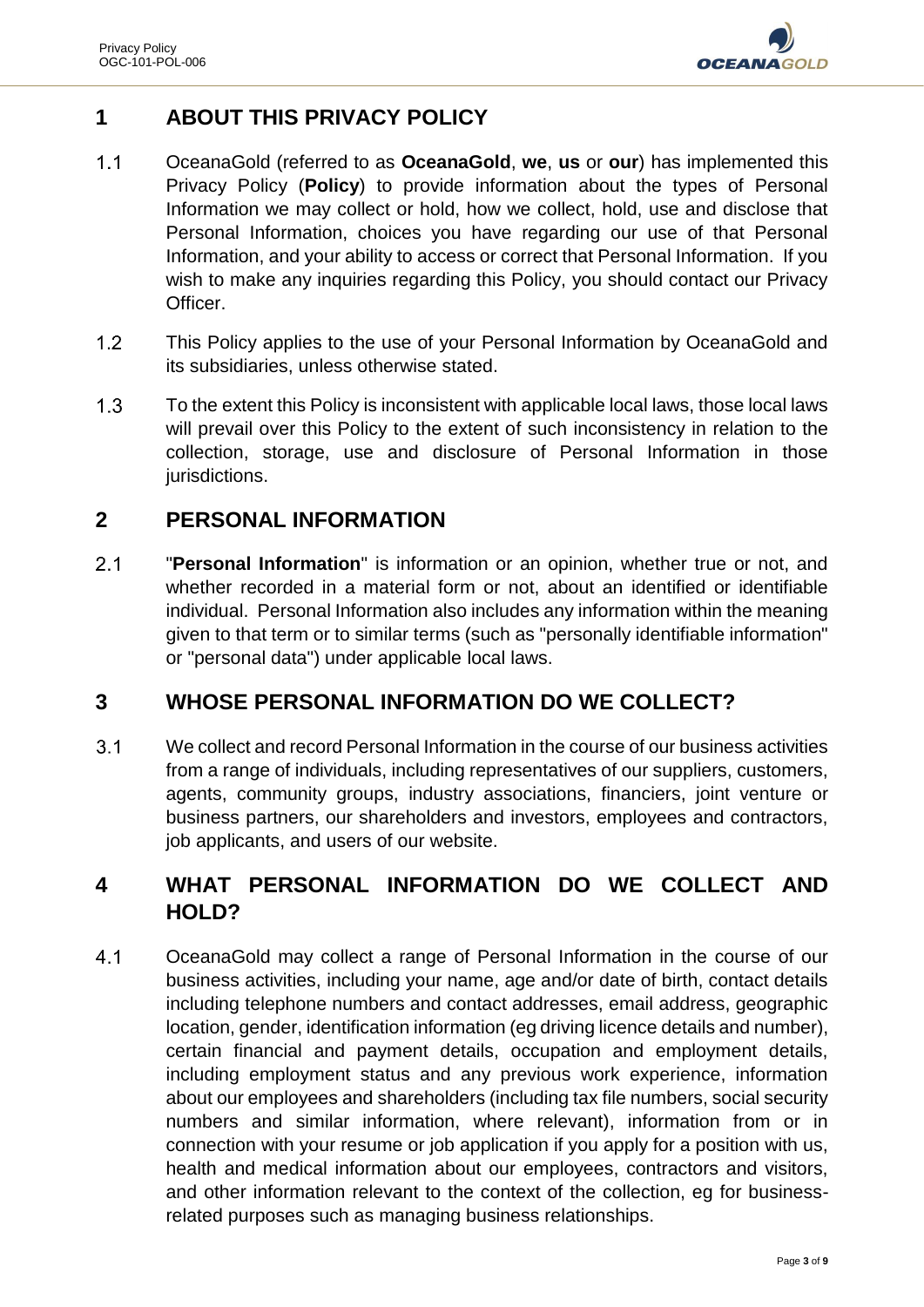

# <span id="page-3-0"></span>**5 HOW AND WHEN DO WE COLLECT PERSONAL INFORMATION?**

#### *Generally*

- $5.1$ Generally, we collect personal information directly from the relevant individual who we deal with in the course of carrying out our business and corporate activities, where reasonable and practicable.
- $5.2$ We may also collect Personal Information about you from third parties and other sources such as our share registry service and corporate reporting services providers, our related entities, or other third parties (such as a recruitment agency or referee in connection with a job application). We may also supplement the information we collect with information from other sources, such as publicly available databases and publications and social media platforms. We will generally only collect your Personal Information in this way if it is unreasonable or impracticable to collect this information directly from you or if we are otherwise permitted to do so.
- 5.3 Where the Personal Information we collect includes sensitive information, such as health and medical information (including biometric information eg fingerprints) or information relating to a person's racial or ethnic origin, political opinions, religion, trade union or other professional or trade association membership, sexual orientation, criminal record/criminal history, we will ask for your consent to collect that information, unless the law allows us to collect it without your consent.
- 5.4 Where we engage with you multiple times over a short period in relation to the same matter, we may not provide you with a separate notice about privacy each time we engage with you.
- $5.5$ In most cases, if you choose not to provide your Personal Information to us, we may not be able to provide you with requested information or effectively conduct business activities with you. In some circumstances the collection of Personal Information and sensitive information from employees or contractors is required in accordance with our policies and/or the requirements of a particular role. In those circumstances (subject to applicable local laws), if an individual chooses not to provide the Personal Information requested, we may not be able to employ or engage that person.

#### *Employee, contractor and visitor health information*

- 5.6 We undertake medical assessments and drug and alcohol testing of employees, contractors, and visitors, in accordance with our more detailed policies and procedures and in order to comply with relevant laws and to protect the health and safety of our workers. This may include pre-employment, exit from employment, post-incident, reasonable cause, random, and periodic testing.
- 5.7 Subject to applicable local laws, medical assessments may be required for all personnel:
	- (a) prior to employment to ensure ability to perform job requirements and that the task requirements do not impact on personal health;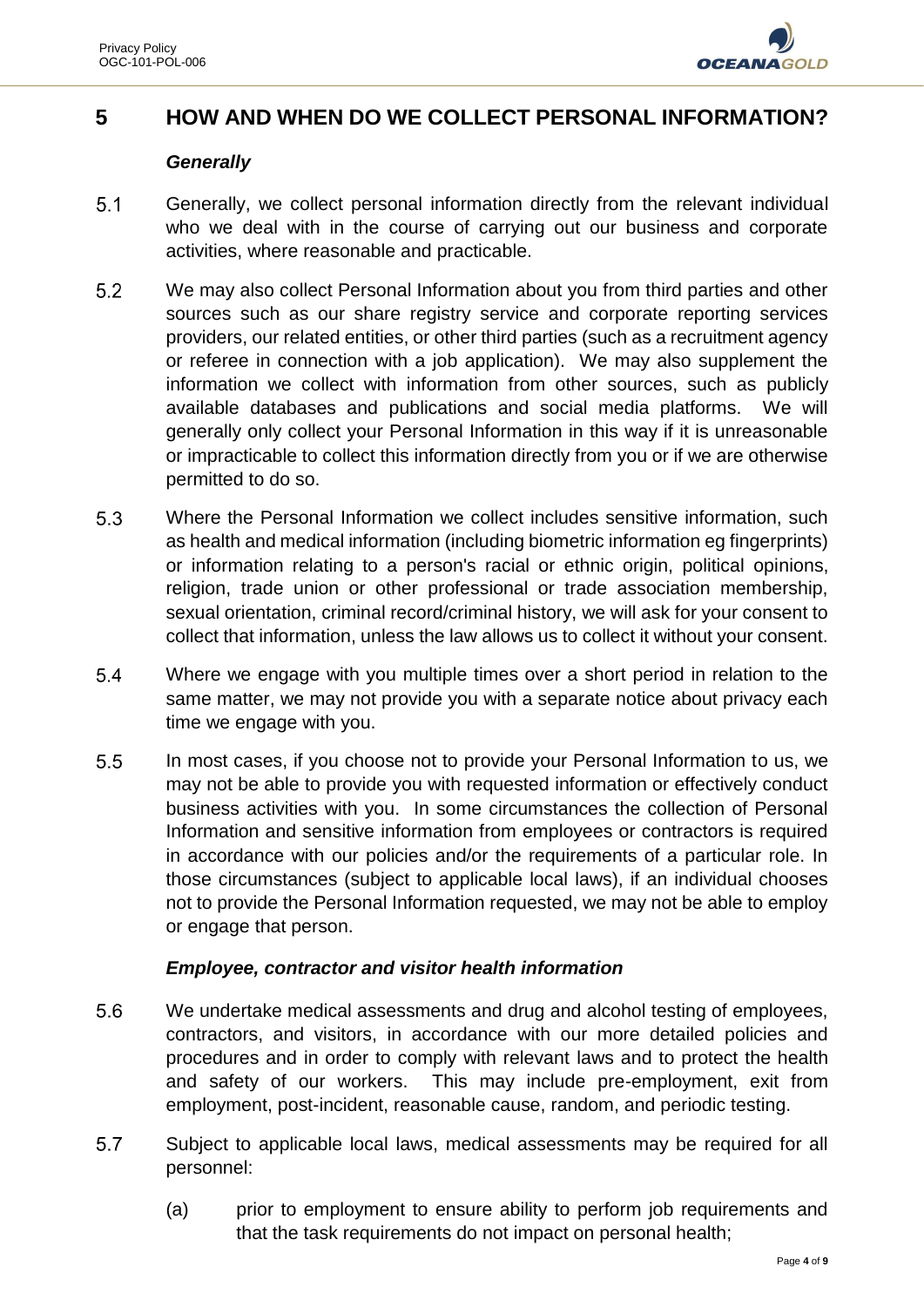

- (b) periodically during employment to monitor personnel health and potential impacts of exposures; and
- (c) upon termination of employment to assess if workplace exposures have impacted adversely on the individual's health.

#### *Information collected via our Website including via cookies and other technology*

- 5.8 Your Personal information may be collected by us and by our third party service providers when you access or use our website.
- 5.9 This includes information such as your access times, time zone setting, pages accessed, your IP address and any information downloaded.
- $5.10$ Our Website(s) may also use 'cookies' from time to time. Cookies are small text files that are transferred to a user's computer hard drive by a website for the purpose of storing information about a user's identity, browser type or website visiting patterns. Cookies may be used on our Website to monitor web traffic, for example the time of visit, pages visited and some system information about the type of computer being used. We may use this information to enhance the content and services offered on our Website.
- $5.11$ Cookies are sometimes also used to collect information about what pages you visit and the type of software you are using. If you access our Website or clickthrough to our Website from a link in an email we send you, a cookie may be downloaded onto your computer's hard drive. Cookies may also be used for other purposes on our Website.
- $5.12$ You can configure your browser to accept all cookies, reject all cookies, or notify you when a cookie is sent. If you disable the use of cookies on your web browser or remove or reject specific cookies from our Website or linked sites then you may not be able to gain access to all of the content and facilities in those websites.
- 5.13 Some of the content on our Website includes applications made available by third parties, such as social media buttons or links that allow you to share content or links to our Website through the relevant third party platforms. These third party applications themselves may facilitate collection of information by those third parties, through your interaction with the applications and sometimes even if you do not interact directly with them. We are not responsible for the technical operation of these applications or the collection and use practices of the relevant third parties. Please visit the relevant third party websites to understand their privacy practices and options they may make available to you in relation to their collection of your Personal Information.

#### <span id="page-4-0"></span>**6 HOW DO WE USE YOUR PERSONAL INFORMATION?**

 $6.1$ We use the Personal Information we collected from you for business-related purposes and community engagements, including entering and managing contracts, recruitment and rostering, managing payments and accounts, monitoring workers' health and potential impacts of exposures ensuring safety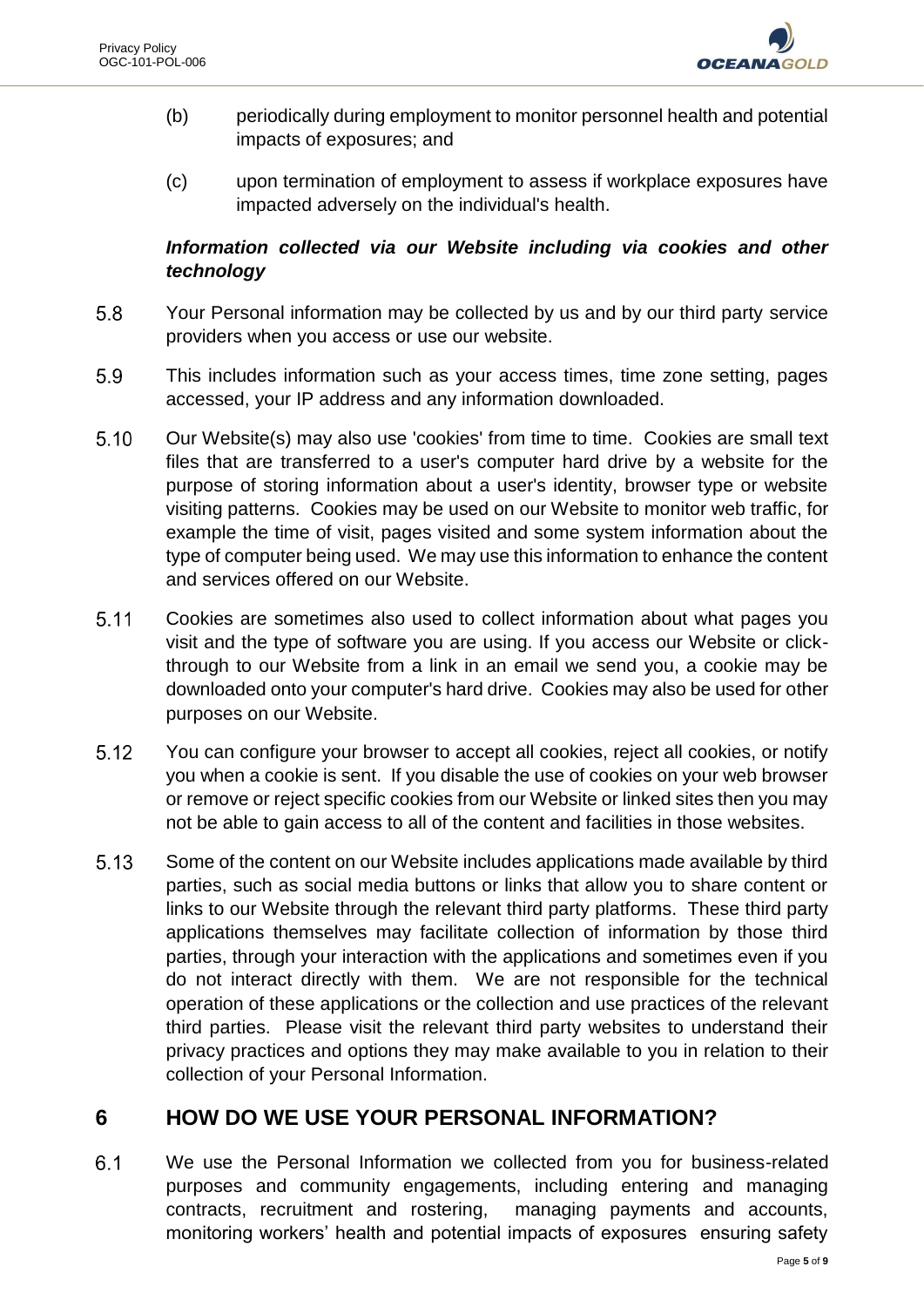

and security of workers and onsite visitors including undertaking drug and alcohol testing of staff and visitors to our sites and operations, undertaking administration in relation to our shareholders and share registry, promoting our industry and provide you with any requested information (such as subscribers to our enewsletters), undertaking regulatory and company-required reporting, investigating and managing incidents and return to work plans, monitoring and ensuring adherence to and compliance with our policies and procedures, investigating and notifying individuals about potential or actual data breaches, and for complying with our statutory and legal obligations.

- $6.2$ We reserve the right at all times to monitor, review, retain, and/or disclose any information as necessary to satisfy any applicable law, but we have no obligation to monitor the use of the Website or our corporate email systems or to retain the content of any user session. We may monitor emails sent to and from our workforce and may collect Personal Information of third parties in doing so. We may use this information in connection with our business and corporate activities, for example for internal investigations or in connection with legal proceedings.
- 6.3 You consent to us using your Personal Information in the above ways and as set out in this Policy.
- 6.4 Subject to applicable local laws, we may also collect, use, disclose or otherwise process Personal Information for other purposes not listed in this Policy, for the purpose for which it has been collected, for reasonably related secondary purposes, for purposes which have been consented to by the individual, and for any other purpose required or permitted under applicable law. We may otherwise handle Personal Information in accordance with any exemptions available to us under the law.

# <span id="page-5-0"></span>**7 WHEN DO WE DISCLOSE YOUR PERSONAL INFORMATION?**

- $7.1$ We may share your Personal Information within the group who need to know for business and legal reasons, to third parties that provide products and services to us or through us, or to other third parties (such as your referee(s) in connection with a job application you have submitted).
- $7.2$ We may also disclose your Personal Information to professional service providers and advisors who perform functions on our behalf (such as lawyers), medical providers including medical and rehabilitation practitioners for investigating incidents or assessing claims, service providers who assist us in administering our business (such as for data storage or processing, printing, mailing, marketing, planning and product or service development), and to government and regulatory authorities and other organisations as required or authorised by law (eg government authorities for the purposes of statutory submissions relating to an individual's employment).
- $7.3$ We may also disclose your Personal Information to third parties in the event that we buy, sell or merge any business or assets, including to prospective sellers or buyers and financiers.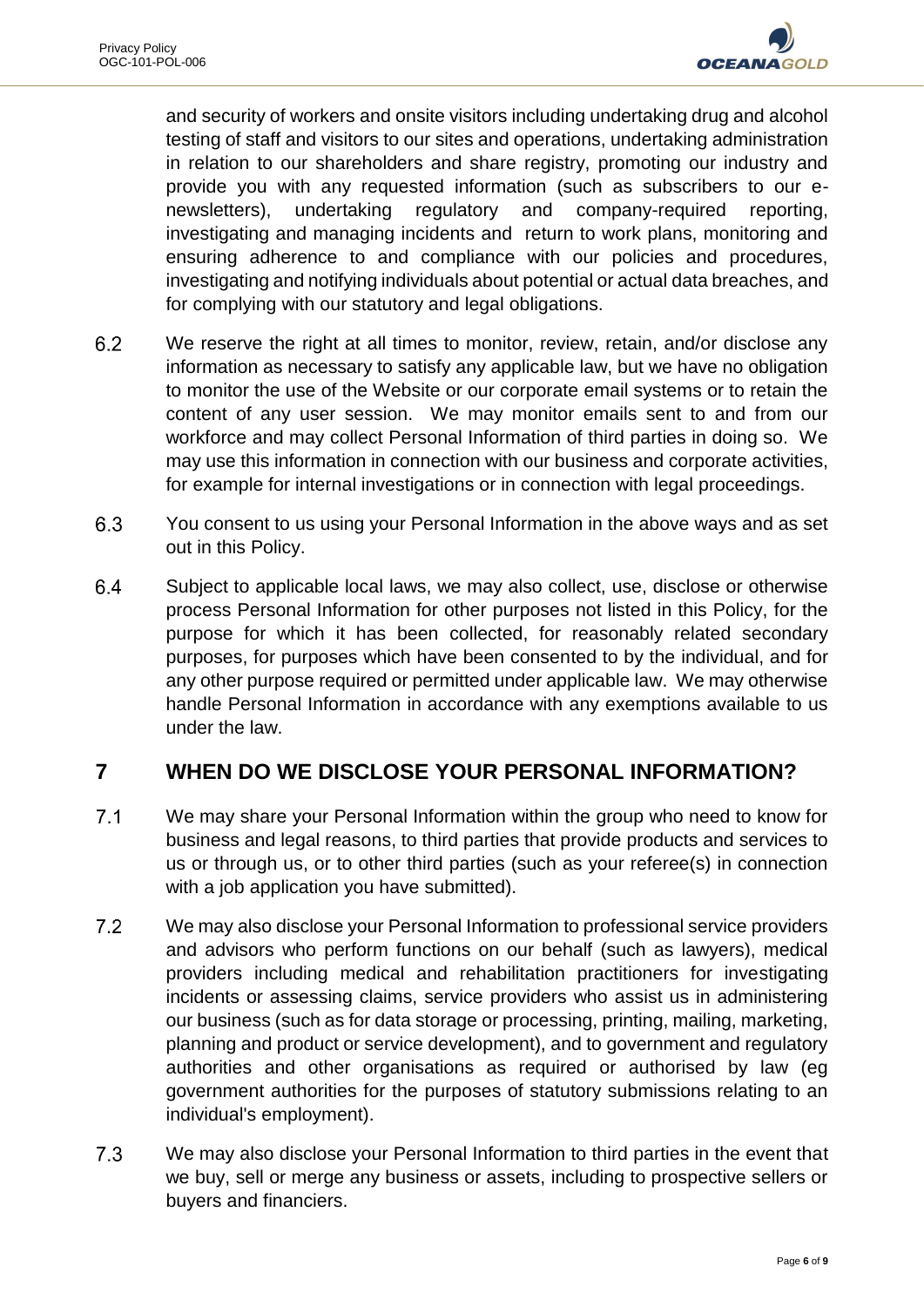

# <span id="page-6-0"></span>**8 OVERSEAS DISCLOSURES**

- $8.1$ Given the global nature of our operations and business, your Personal Information may be disclosed to personnel situated outside your own country and we may use off-shore providers in the collection, transfer, storage and handling of the Personal Information. Such country may provide a lower level of Personal Information protection than your own country. By agreeing to this Policy, you consent to the collection, use, storage, and handling of your Personal Information outside of your country.
- 8.2 In particular, your Personal Information may be disclosed to third parties in Australia, the Philippines, Canada, USA, Singapore and New Zealand, and such other countries in which those parties or their, or our, computer systems may be located from time to time, where it may be used for the purposes described in this Policy. In these circumstances, you consent to the collection, use, storage and processing of your Personal Information in those countries, which may provide a lower level of protection than applicable data protection laws in your country.
- 8.3 We will however take reasonable steps to require that any overseas recipient deals with Personal Information in a manner that is consistent with the law.

# <span id="page-6-1"></span>**9 STORAGE AND SECURITY OF PERSONAL INFORMATION HELD BY US**

- $9.1$ We take reasonable steps to secure Personal Information we collect (for example, it is stored either electronically or in hard copy and protected by safeguards including physical, technical and procedural methods).
- 9.2 If we find that we no longer require or have no further need for your Personal Information we may de-identify it or remove it from our systems and destroy all record of it, subject to applicable local laws requiring its retention.
- 9.3 Our Website does not provide facilities for secure transmission of information across the Internet. Users should be aware that there are inherent risks in transmitting information across the Internet.

# <span id="page-6-2"></span>**10 YOU CAN ACCESS AND UPDATE YOUR PERSONAL INFORMATION**

- $10.1$ If you would like to access or obtain a copy of the your Personal Information we hold about you, please contact our Privacy Officer. Sometimes, there may be some legal or administrative reasons to deny access. If we refuse your request to access your Personal Information, we will provide you with reasons for the refusal where we are required by law to give those reasons.
- $10.2$ We take reasonable steps to ensure that any Personal Information we collect and use is accurate, complete and up-to-date. If you consider your Personal Information is inaccurate, incomplete or out of date, please contact our Privacy Officer to rectify your Personal Information.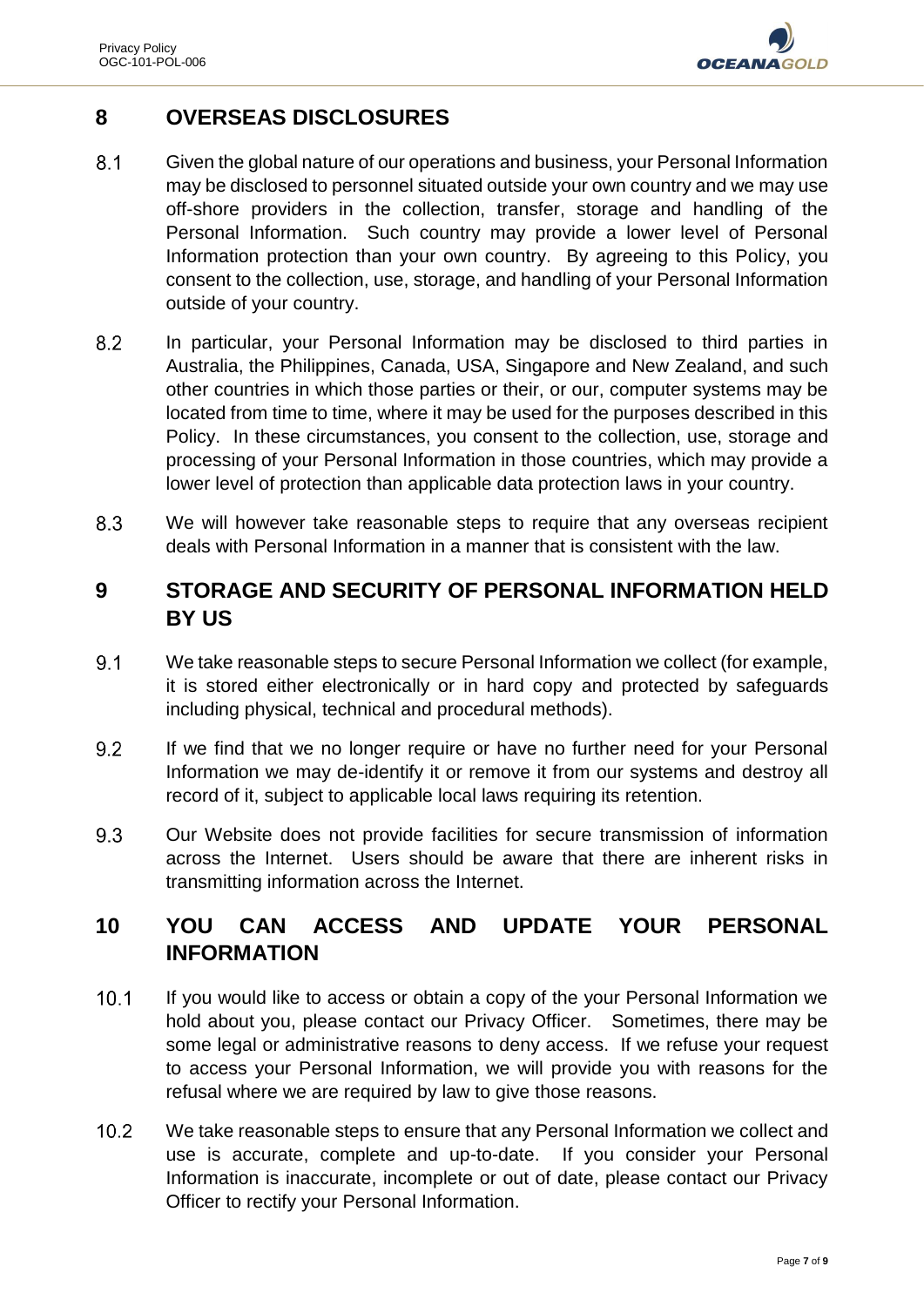

 $10.3$ It would assist us to ensure we properly understand your request, and allow us to respond more promptly, if requests are made in writing and include as much detail as possible.

### <span id="page-7-0"></span>**11 HOW DO WE DEAL WITH COMPLAINTS ABOUT PRIVACY?**

 $11.1$ If you feel that we have not respected your privacy or that we have conducted ourselves inconsistently with this Policy, please contact our Privacy Officer. We will investigate your queries and privacy complaints within a reasonable period of time depending on the complexity of the query or complaint and notify you of the outcome of our investigation.

# <span id="page-7-1"></span>**12 UPDATES TO THIS POLICY**

 $12.1$ We may, from time to time, review and update this Policy, including to take into account new laws, regulations, practices and technology. All Personal Information held by us will be governed by our most recent Policy, posted on our [website.](https://www.oceanagold.com/) Any changes to this Policy may be advised to you by updating this page on our [website.](https://www.oceanagold.com/)

# <span id="page-7-2"></span>**13 WHAT TO DO IF YOU HAVE A QUESTION, PROBLEM OR WANT TO CONTACT US ABOUT OUR USE OF YOUR PERSONAL INFORMATION OR THIS POLICY**

- $13.1$ If you:
	- (a) have a query or concern about this Policy or our Personal Information handling processes
	- (b) wish to make a complaint in relation to a breach of your privacy
	- (c) would like to access your Personal Information held by us
	- (d) would like to update or correct your Personal Information held by us, or
	- (e) would like to opt out of receiving particular electronic communications (where possible),

please contact our Privacy Officer:

| <b>Attention: Privacy Officer</b> | For the Philippines:                 |
|-----------------------------------|--------------------------------------|
| Level 14, 357 Collins Street      | The Data Protection Officer          |
| Melbourne, VIC, 3000              | 2F CJV Building, 108 Aguirre Street  |
| Email: privacy@oceanagold.com     | Legaspi Village, Makati City         |
| Phone: +61 3 9656 5300            | Email: dataprotection@oceanagold.com |
|                                   | Phone: +632 8779 6699                |